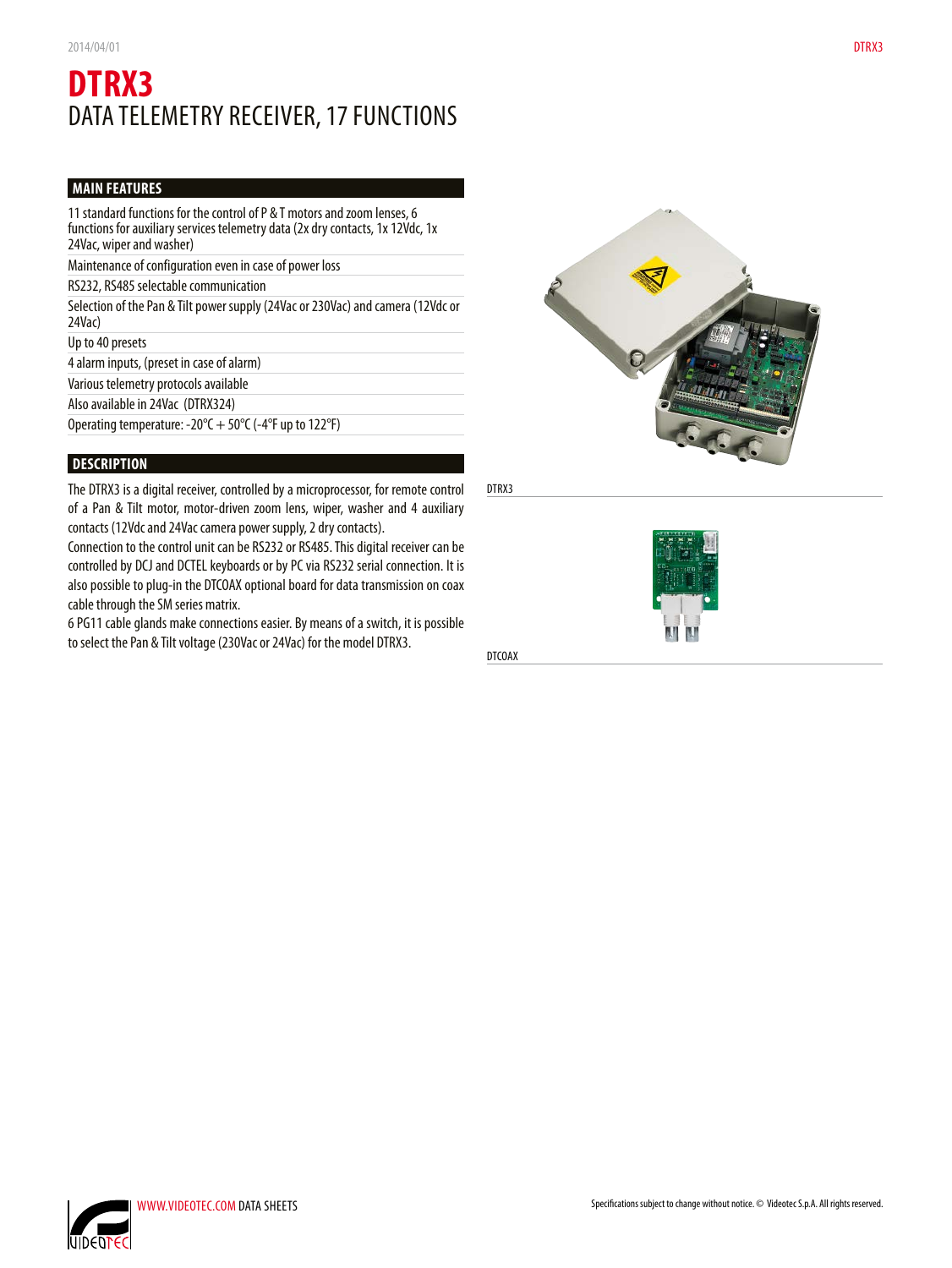## **TECHNICAL DATA**

### **GENERAL**

17 Functions: UP, DOWN, LEFT, RIGHT, AUTO, WASHER, WIPER, ZOOM TELE, ZOOM WIDE, FOCUS NEAR, FOCUS FAR, IRIS OPEN, IRIS CLOSE, AUX1, AUX2, AUX3, AUX4 999 selectable addresses through Dip Switches

Serial communication selectable: RS232 / RS485 Repeater RS232 or RS485 for daisy chain configuration

Ability of using both polarity inversion lenses and common wire lenses

LED indicating power supplied to the unit

LED indicating active function

EEPROM for the storage of active options

16 bit microcontroller with re-programmable Flash memory

PRESET / SCAN / PATROL functions with an automatic recognition of the existing functions Self-test installation procedure

Ability to memorize up to 40 PRESET functions (P&T motor and lens)

4 alarm contacts set as N.O. or N.C.

 $P_{\text{max}}$  supply supply supply

Supplied with 2 PG11 blanking caps, 4 wall mounts with relevant fastening screws

#### **MECHANICAL**

| Plastic material enclosure                    |
|-----------------------------------------------|
| 6xPG11cable glands                            |
| External dimensions: 337x237x128mm (15x9x5in) |
| Unit weight: 2.5kg (5.5lb)                    |

## **ELECTRICAL**

**DTRX3**

Consumption: 40W

Switching power: 100W max

Power supplied to the positioning device: 24Vac, 50/60Hz

Power supplied to the wiper: 24Vac, 50/60Hz

Power supplied to the washer: 24Vac, 50/60Hz

Camera power supply: 12Vdc, max 350mA (AUX1) and 24Vac, max 180mA (AUX2)

Power supplied to the lens: from 3Vdc to 12Vdc (max 100mA)

2 dry contacts: 1A 230Vac, 1A 24Vac (AUX3, AUX4)

Fuses: F5: 6.3 A F 250V

## **PROTOCOLS**

| VIDEOTEC (300, 1200, 9600, 19200 baud)         |  |
|------------------------------------------------|--|
| PELCO D (2400, 4800, 9600, 19200 baud)         |  |
| VIDEOTEC MACRO (1200, 9600, 19200, 38400 baud) |  |
|                                                |  |

PELCO is registered trademark.

*The product may be interfaced with devices not manufactured by VIDEOTEC. It is possible that the interface protocols have changed or are in a different configuration from earlier tested units by VIDEOTEC. VIDEOTEC recommends a test prior to installation. VIDEOTEC will not be liable for any installation costs or lost revenues in the event a compatibility problem will occur.*

## **COMMUNICATIONS**

Selection of communication

Repeater RS232 or RS485 for daisy chain configuration

Telemetry data input on coax cable RG59 or equivalent with DTCOAX optional board for a max distance 350m (1148ft) from Matrix Series SM

Telemetry data input RS485 on Matrix Series SM serial output for a max distance of 1200m (3937ft)

Telemetry data input RS485 on keyboards serial output for a max distance of 1200m (3937ft)

Telemetry data input RS232 for PC or keyboard control for a max distance of 15m (49ft)

## **ENVIRONMENT**

Indoor/Outdoor

Operating temperature: -20°C / +50°C (-4°F / 122°F)

### **CERTIFICATIONS**

CE: EN61000-6-3, EN60065, EN50130-4, EN55022 Class B IP56 EN60529

### **ACCESSORIES**

DTCOAX Over the coax board (only thru SM series matrix)

### **RELATED PRODUCTS**

| SM82A                | Video matrix 8 inputs and 2 outputs                                             |
|----------------------|---------------------------------------------------------------------------------|
| <b>SM164B</b>        | Video matrix 16 inputs and 4 outputs                                            |
| <b>SM328B</b>        | Matrix 32 inputs and 8 outputs                                                  |
| <b>DCTEL</b>         | Matrix and telemetry control keyboard                                           |
| DCI                  | Keyboard for video and telemetry control                                        |
| DTRX3                | DTRX3 Telemetry receiver 17 functions for series PTH300 $+$ preset              |
| <b>PTH910P</b>       | Pan&Tilt with preset, 230Vac                                                    |
| <b>PTH310P</b>       | Pan&Tilt with preset, 230Vac                                                    |
| NXPTH <sub>210</sub> | Stailess steel Pan&Tilt., 230Vac                                                |
| DTRX324              | DTRX324 Telemetry receiver 17 functions for PTH311 $+$ preset                   |
| <b>PTH911P</b>       | Pan&Tilt with preset, 24Vac                                                     |
| <b>PTH311P</b>       | Pan&Tilt with preset, 24Vac                                                     |
| NXPTH <sub>211</sub> | Stailess steel Pan&Tilt,, 24Vac                                                 |
|                      | Retrofit on discontinued products: contact VIDEOTEC for further specifications. |

## **PACKAGE**

| Model Number | Weight | <b>Dimensions (WxHxL)</b>                     | <b>Master carton</b> |  |
|--------------|--------|-----------------------------------------------|----------------------|--|
| DTRX3        |        | 2.5kg (5.5lb) 34.5x24x15.5cm (13.6x9.4x6.1in) |                      |  |

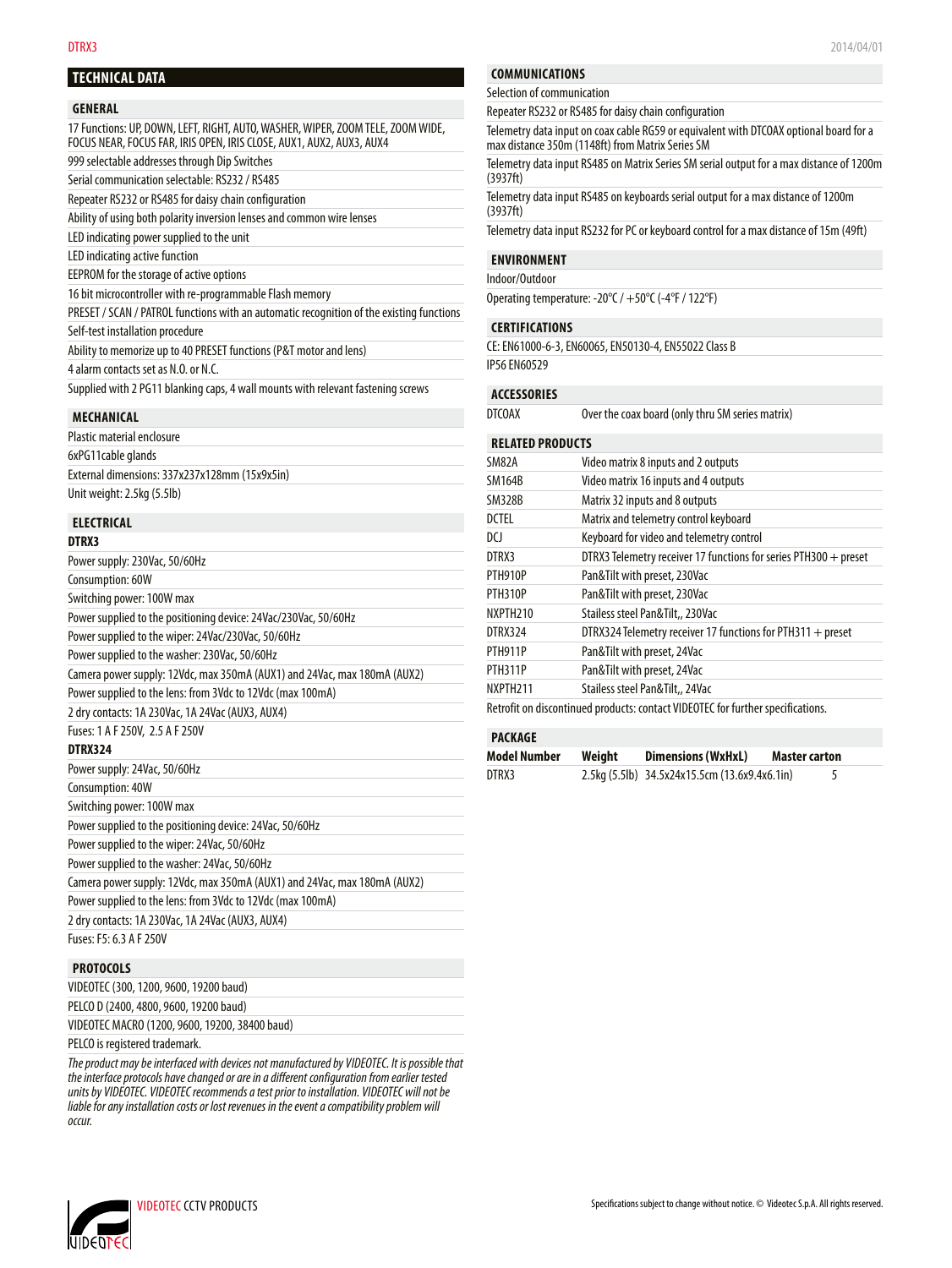# **TECHNICAL DRAWINGS**

# *Sizes in millimeters.*